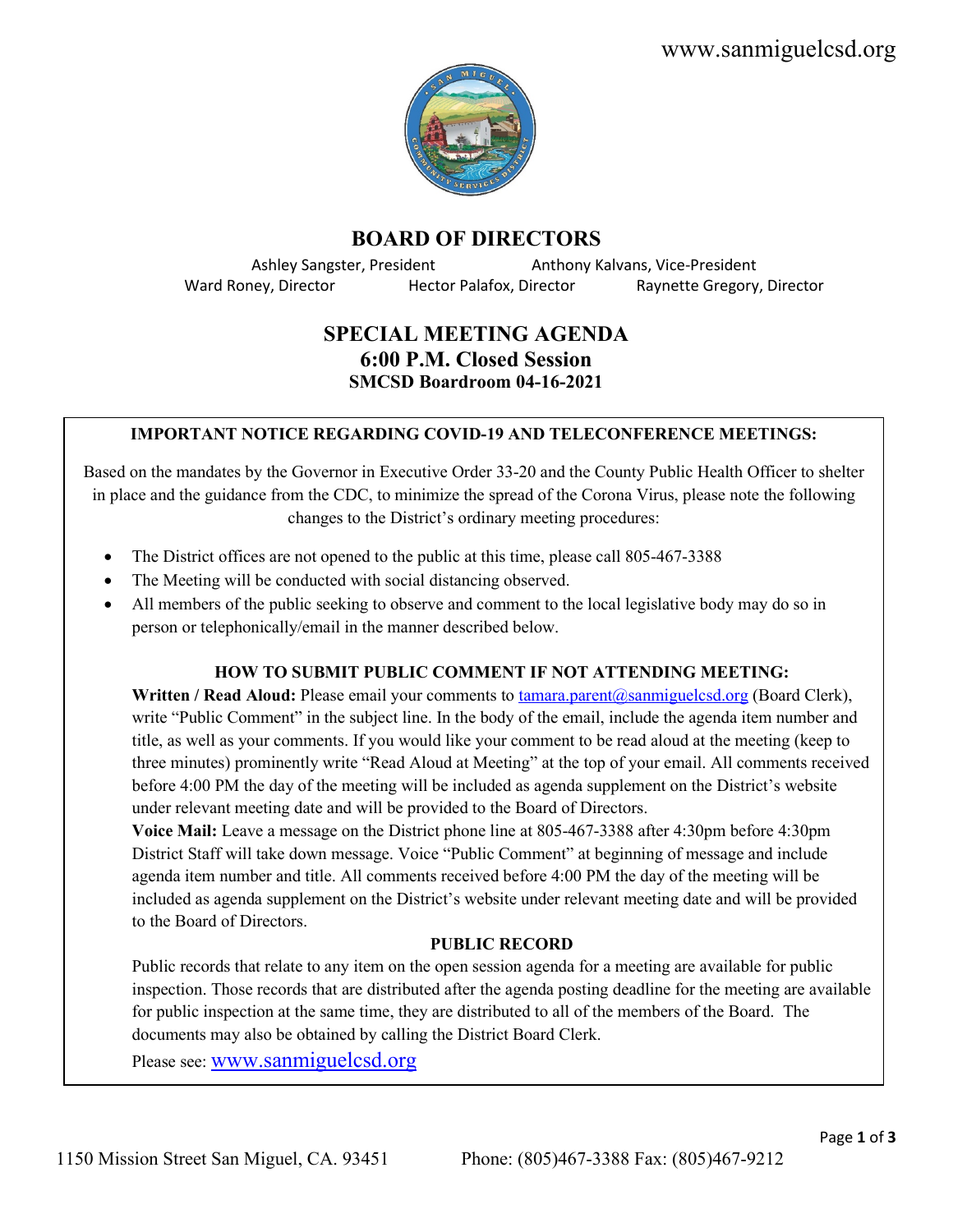# www.sanmiguelcsd.org

**Cell Phones:** As a courtesy to others, please silence your cell phone or pager during the meeting and engage in conversations outside the Boardroom.

**Americans with Disabilities Act:** If you need special assistance to participate in this meeting, please contact the CSD Clerk at (805) 467-3388. Notification 48 hours in advance will enable the CSD to make reasonable arrangements to ensure accessibility to this meeting. Assisted listening devices are available for the hearing impaired.

### Public Comment: please see notice.

Please complete a "Request to Speak" form located at the podium in the boardroom in order to address the Board of Directors on any agenda item. Comments are limited to three minutes, unless you have registered your organization with CSD Clerk prior to the meeting. If you wish to speak on an item not on the agenda, you may do so under "Oral Communications." Any member of the public may address the Board of Directors on items on the Consent Calendar. Please complete a "Request to Speak" form as noted above and mark which item number you wish to address.

**Meeting Schedule:** Regular Board of Director meetings are generally held in the SMCSD Boardroom on the fourth Thursday of each month at 7:00 P.M. Agendas are also posted at: [www.sanmiguelcsd.org](http://www.sanmiguelcsd.org/)

**Agendas:** Agenda packets are available for public inspection 72 hours prior to the scheduled meeting at the Counter/ San Miguel CSD office located at 1150 Mission St., San Miguel, during normal business hours. Any agenda-related writings or documents provided to a majority of the Board of Directors after distribution of the agenda packet are available for public inspection at the same time at the counter/ San Miguel CSD office at 1150 Mission St., San Miguel, during normal business hours.

| <b>Call to Order:</b> | 6:00 PM |
|-----------------------|---------|
|                       |         |

**II. Pledge of Allegiance:**

**III. Roll Call:** *Sangster\_\_\_ Kalvans\_\_\_ Roney\_\_\_ Palafox\_\_\_ Gregory\_\_\_*

**IV. Approval of Regular Meeting Agenda:**

**M S V**

**V. ADJOURN TO CLOSED SESSION:** Public Comment for items on closed session agenda **Time:\_\_\_\_\_\_\_\_\_\_\_** 

## **A. CLOSED SESSION AGENDA:**

- **1. CONFERENCE WITH LEGAL COUNSEL—ANTICIPATED LITIGATION** Significant exposure to litigation pursuant to paragraph (2) of subdivision (d) of Section 54956.9: Confidential Complainant
- **VI. Report out of Closed:** District General Counsel WhiteBrenner, LLP

## **VII. Public Comment and Communications for items not on the Agenda:**

Persons wishing to speak on a matter not on the agenda may be heard at this time; however, no action will be taken until placed on a future agenda. Speakers are limited to three minutes. Please complete a "Request to Speak" form and place in basket provided.

## **VIII. Special Presentations/Public Hearings/Other:** None